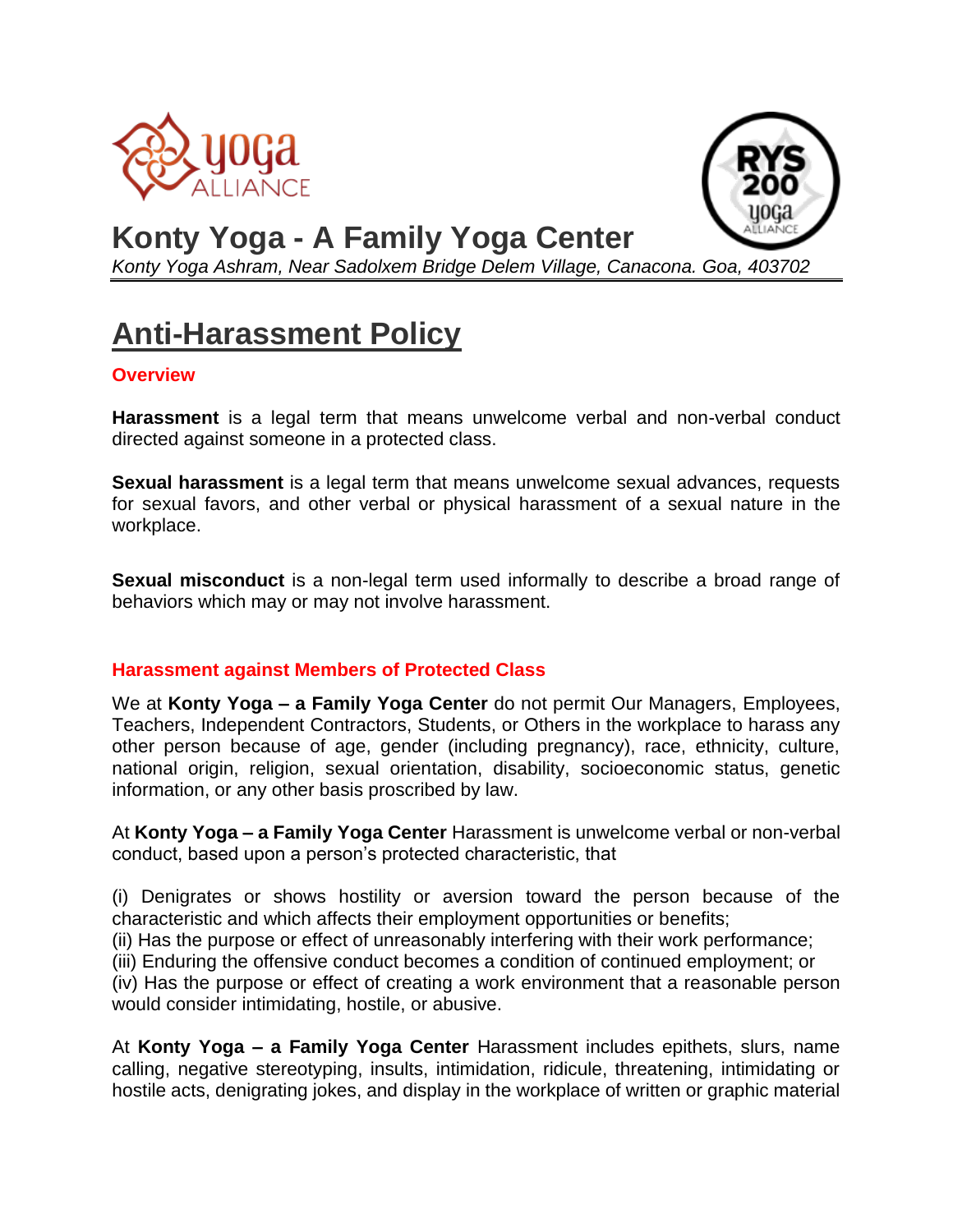that denigrates or shows hostility or aversion toward an individual or group based on their protected characteristic. Petty slights, annoyances, and isolated minor incidents may not rise to the level of harassment.

#### **Sexual Harassment in the Workplace**

We At **Konty Yoga – a Family Yoga Center** do not tolerate sexual harassment in our studio/Shala/School. Sexual harassment refers to any unwelcome sexual attention, sexual advances, requests for sexual favors, and other verbal, visual, or physical conduct of a sexual nature when:

- (a) Submission to such conduct is made either explicitly or implicitly a term or condition of an individual's employment;
- (b) Submission to or rejection of such conduct by an individual is used as the basis for employment decisions affecting such individual;
- (c) Such conduct has the purpose or effect of unreasonably interfering with an individual's work performance; or
- (d) Such conduct has the purpose or effect of creating an intimidating, hostile or offensive working environment.

#### **Sexual Misconduct**

We At **Konty Yoga – a Family Yoga Center** prohibit sexual misconduct in our Ashram/ Shala/School. Sexual misconduct is any unsolicited and unwelcome sexual advance including requests for sexual favors, sexual touching, and verbal, visual, or physical conduct that creates a sexually hostile environment in a yoga class or studio.

At **Konty Yoga – a Family Yoga Center** Sexual misconduct also arises if a teacher engages in conduct that has the purpose or result of requiring a student to submit to such conduct to obtain any benefit or privilege relating to the study or teaching of yoga.

While it is not possible to list all the circumstances that may constitute sexual misconduct, the following are examples of misconduct:

1. Sexual advances whether they involve physical touching or not;

2. Sexual epithets, jokes, written or verbal references to sexual conduct, gossip regarding one's sex life, comments on an individual's body, sexual activity, deficiencies, or prowess;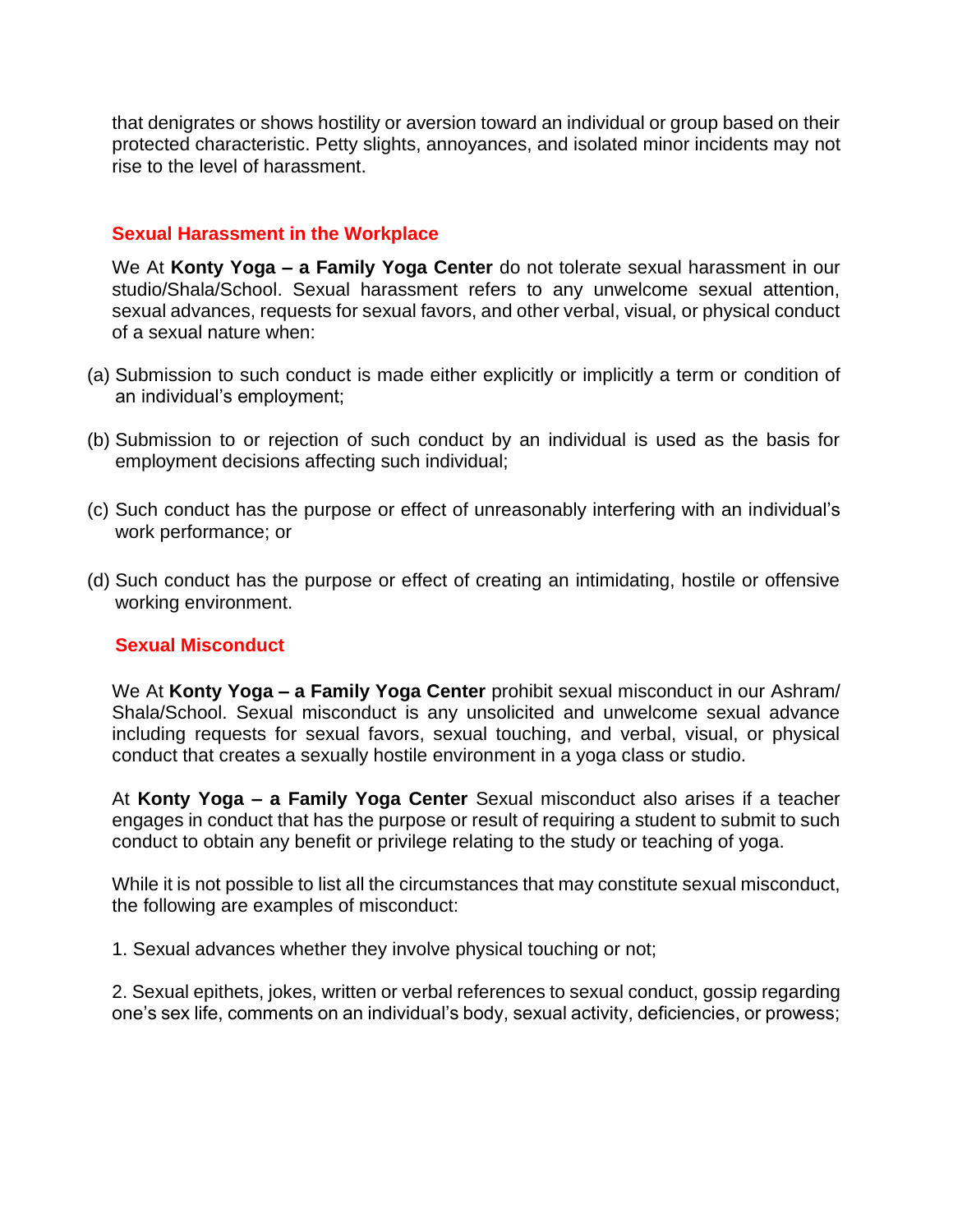Displaying sexually suggestive objects, pictures, cartoons;

- $\downarrow$  Unwelcome leering, whistling, brushing against the body, sexual gestures, suggestive or insulting comments;
- $\downarrow$  Comments or conjecture about a person's sexual orientation or gender identity;
- $\downarrow$  Inquiries into one's sexual activities;
- $\ddot{+}$  Sexually oriented asana adjustments or touch; and
- $\overline{\phantom{a} \bullet}$  Discussion of one's sexual activities.

## **Verbal Harassment**

- Unwanted sexual teasing, stories, jokes, remarks, or questions ÷
- 4. Sexual comments, stories or innuendo
- Turning work discussions to sexual topics
- Asking about sexual fantasies, preferences, or history
- Asking personal questions about social or sexual life
- Sexual comments about a person's clothing, anatomy, or looks
- Telling lies or spreading rumors about a person's personal sex life.
- \*\*\*\*\*\*\*\*\*\*\* Referring to an individual as a doll, babe, sweetheart, honey, or similar term
- Repeatedly asking a person out on dates who is not interested
- Unwanted letters, telephone calls, or sending materials of a sexual nature
- Stalking on social media
- ₩. Unwanted pressure for sexual favors

## **Non-Verbal Harassment**

- Blocking a person's path or following
- 4. Giving unwelcome personal gifts
- 4. Displaying sexually suggestive materials
- 4. Making sexual gestures with hands or through body movements
- 41 Unwanted sexual looks or gestures

## **Physical Harassment**

- ÷ Hugging, kissing, patting, or stroking
- 4. Touching or rubbing oneself sexually around another person
- $\ddot{\ddagger}$ Unwanted deliberate touching, leaning over, cornering, or pinching
- Giving an un-wanted massage
- 4. Sexually oriented asana adjustments or touch
- 4. Promising enlightenment or special teachings or status in exchange for sexual favors
- ÷ Actual or attempted rape or sexual assault